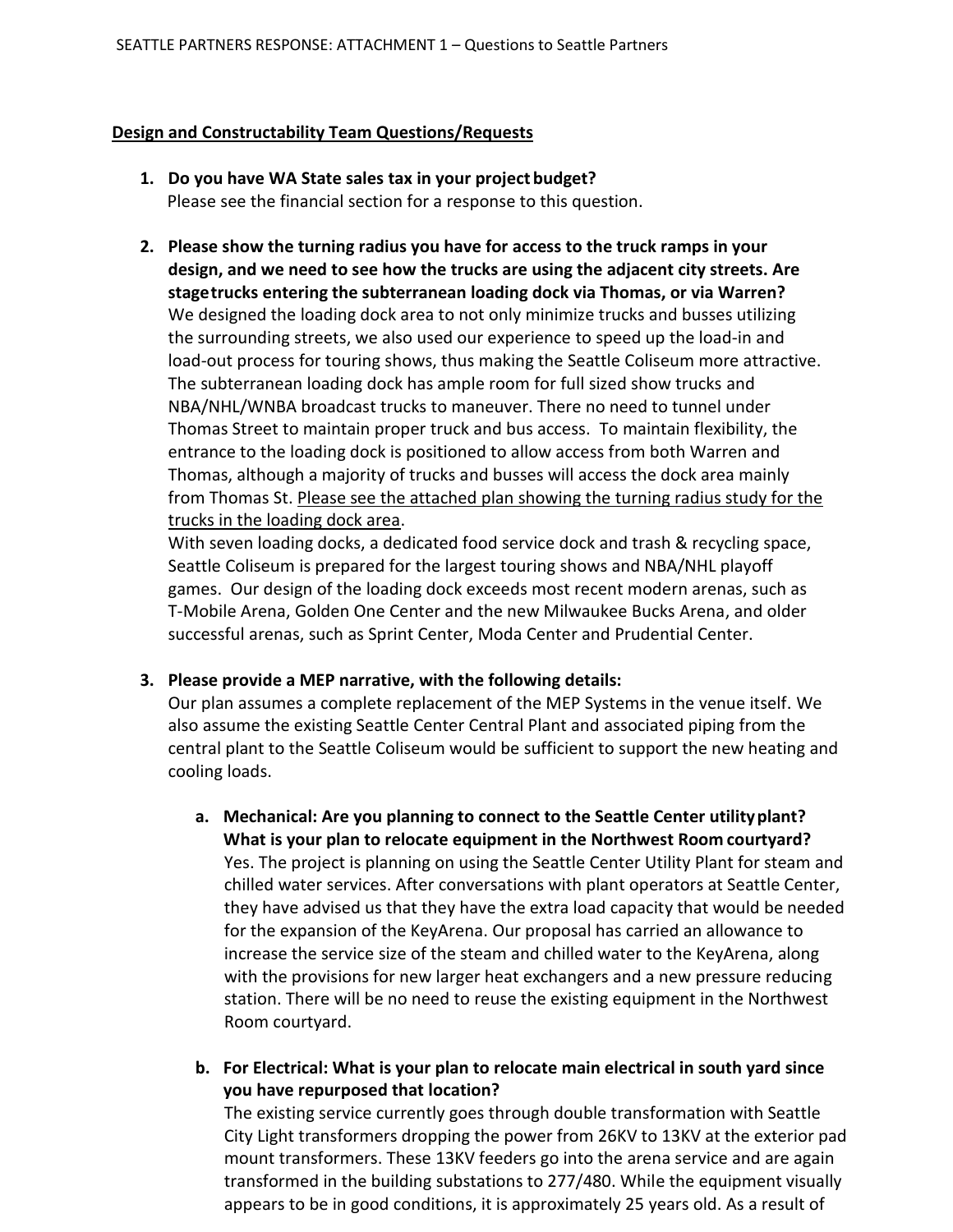this and the extensive revisions at the area of service, our budget proposal assumes that we will coordinate with the Seattle City Light for the service reconfiguration as follows: 1. Relocated City Light Transformers (SCL Fees included) 2. New 27V Feeders to building substation locations. 3. New 27KV to 277/480V substations to serve the electrical loads in the building.

**c. For Plumbing: Please provide a general overview of domestic water, sewage, and any storm water/GSI details you may have studied.** 

The team studied the existing site utilities plan when the project was renovated in 1995. We anticipate making use of most of the existing services (sanitary, storm, and domestic water) to the building. The services at the south end of Key Arena will have to be relocated to accommodate the renovations. It is also assumed that during this process – we will encounter additional abandoned services that can be cleaned up as a part of this effort. The team has included the costs for providing additional storm, sanitary, and domestic water to the building that will be required.

**4. Please explain what, if any, programmatic and/or financial nexus exists between your development on the south site (1st Ave N block) and the arena.** 

One of our guiding design principles was to capture the light and action in the arena on event nights and share it with the community outside of the Coliseum proper. We also emphasized the "physical transparency" to all four sides of Seattle Coliseum. Our proposed development plan reinforces pedestrian activity by providing ground level transparencies and offering street-level retail and restaurant uses. Our plan creates a new gateway from the uptown neighborhood into Seattle Center. We successfully opened up the south edge of Seattle Coliseum between First Avenue and Second Avenue by placing the loading dock underground and then activating a new corridor with retail, food and beverage opportunities and other community space. The proposed residential building will be set back to provide light to the adjacent plaza and will incorporate retail and food and beverage options at street level with al fresco dining. By reclaiming the  $1<sup>st</sup>$  Ave Street edge we will eliminate the current mid-block curb cut and preserve the active street character of  $1<sup>st</sup>$  Ave with transit and bicycle prioritization.

- **a. Are any arena functions housed in your residential building?** No. All arena functions take place on the arena site.
- **b. Is revenue from the residential building included as part of your financials?** Revenues from the residential building are not included in our financial model.
- **5. Your site plan says that your south building is for "Relocation of Current Tenants". We do not find any details on that in your narrative. Are you assuming market rent for these tenants? Please explain your proposed rent structure and identify all revenues associated with this building.**

As the ancillary development is still being refined, we look forward to incorporating the necessary requirements by the city to relocate existing tenants.

**6. Please explain box office, will call, search, locations, etc. for your entry locations.**  The box office will be located in the ancillary building located on the Southwest Corner of the development property and will include both sales and Will Call functions. An additional box office location on the east side of the arena provides the opportunity to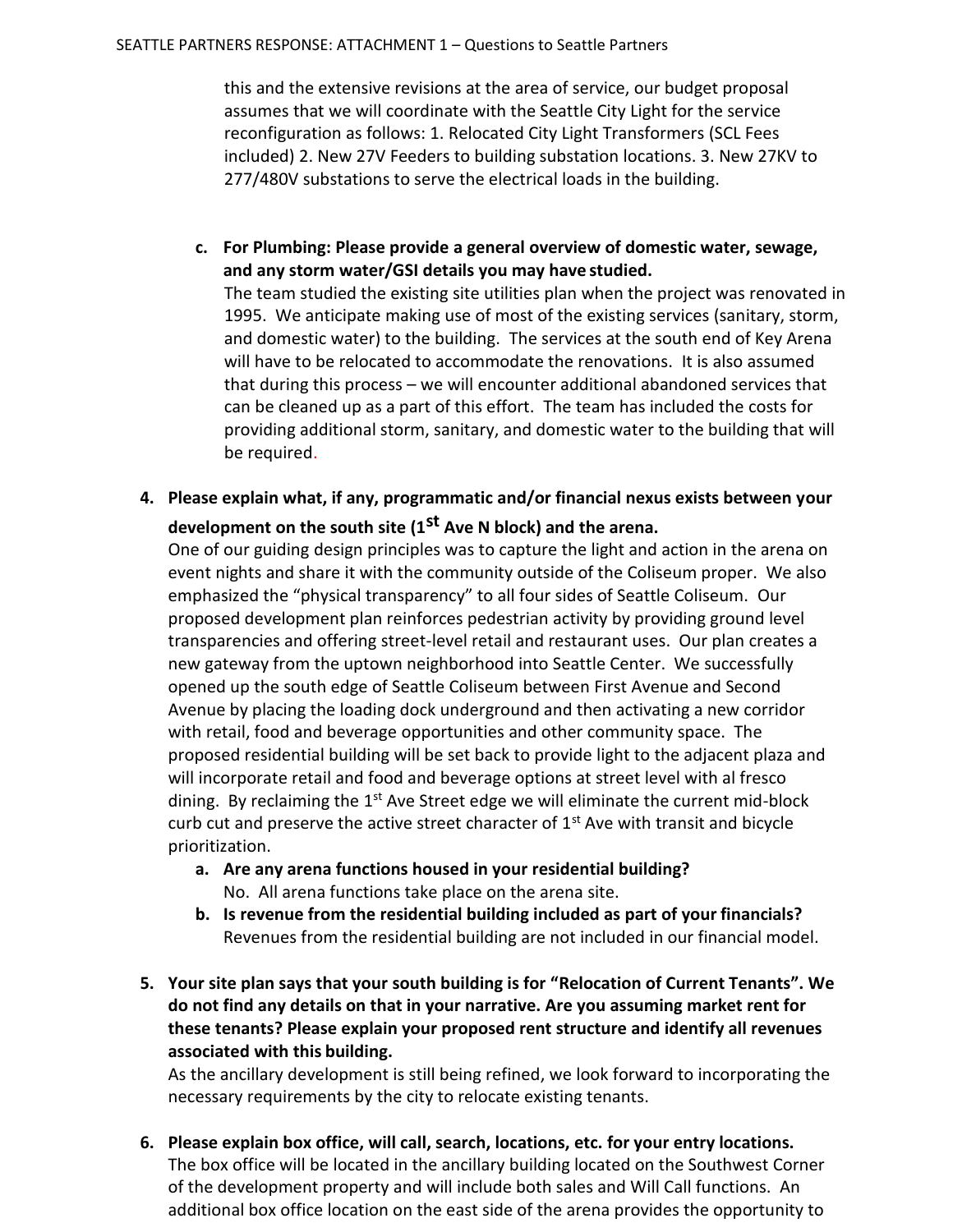service guests arriving form the Seattle Center campus. To take full advantage of the transparency created by moving the glass curtain wall to the roof drip line, Seattle Partners design opens up all four sides of the Seattle Coliseum with new entry space. The current step wells leading to the east and west entries will be capped so guests enter on grade. Primary entrances will continue to be on the west and east sides, plus a new entry on the south side will service both regular and VIP guests. We plan on retaining the current north entrance as well to be used on an as-needed basis and to active in conjunction with the kept space. Security screening will be conducted at each of the entrances.

#### **7. Please outline the details of the new seating bowl,including:**

**a.** The entire lower bowl will be replaced with a much more comfortable 34" tread depth for more guest leg room. New 20" and 22" expanded seats will fill this new bowl. The sharp sight lines will remain for all events.

**b. Riser treads for upper bowl:** The existing riser tread depth of 33" will remain, however all new seats will be included in the new arena.

- **c. Sightline under or through new roof beam at south end:**  Consistent with modern hockey and basketball arenas, there are no obstructed sight lines from any part of the lower or upper bowl. Both NBA, NHL and WNBA fans will experience totally unobstructed sight lines. The attached plan shows the sight lines from the back of the south end of the upper bowl.
- **8. Schedule – you have quite a bit of detail to your construction process in your schedule, but your entitlement period, from June 2017 to November 2018 is not defined. Do you have any more detail you can share on this portion of your schedule?**  The current construction timeline anticipates a 16.5-month period from project notice to proceed until the construction notice to proceed is issued. During this time, we anticipate preparing the necessary environmental documents (E.I.S., etc.) as well as preparation of design documents, including verification of existing condition concept/schematic design of 4 months, design development of 5 months, and construction documents of 6 months, plus bidding and preparation of final GMP. Recognizing the thorough approval process for a project of this magnitude, the times within the construction schedule can vary. Our

schedule has the ability to flex within the parameters from the City of Seattle.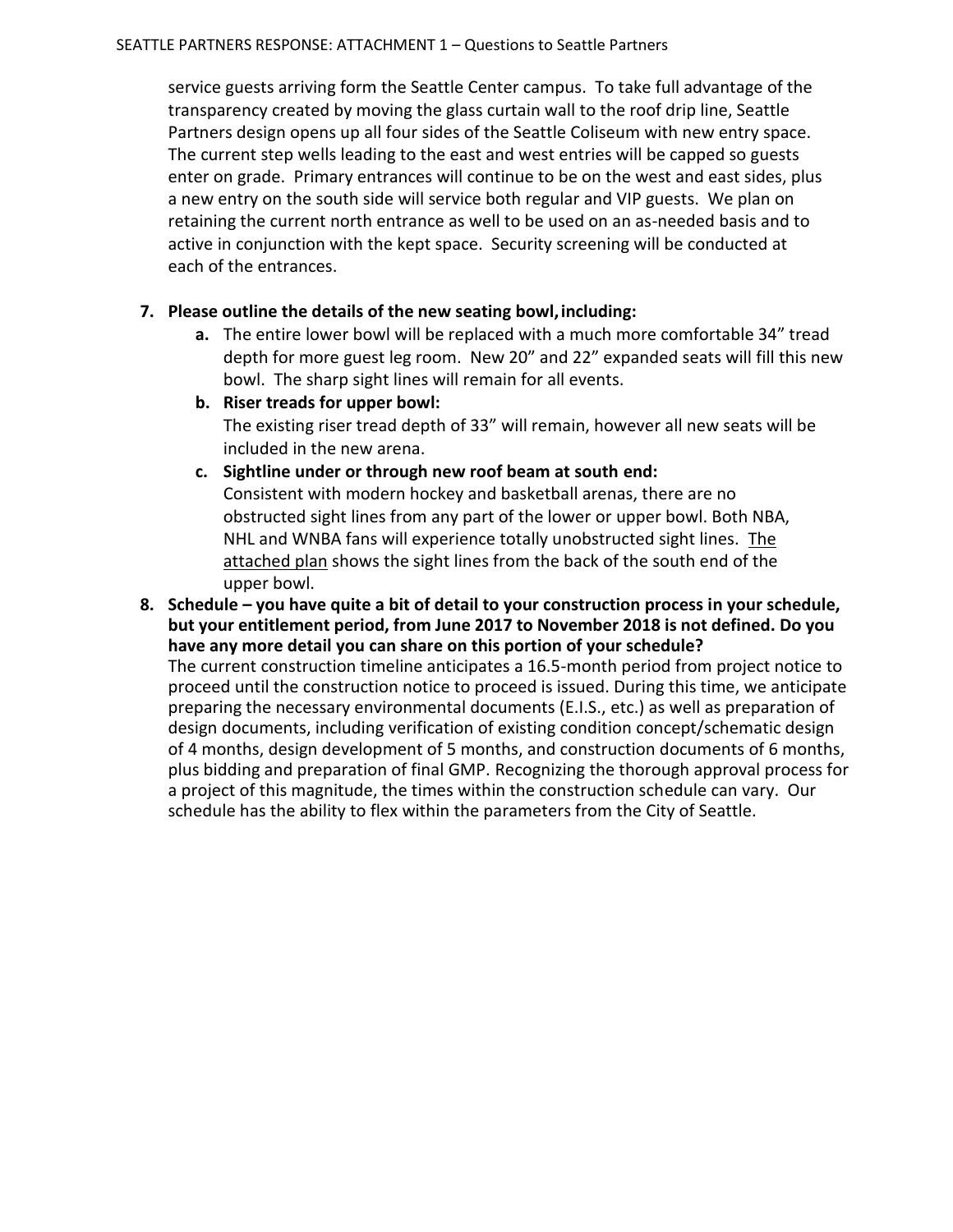### **9. Your construction schedule shows Substantial Completion in January 2021, but your operations schedule shows Certificate of Occupancy in Feb 2021, with "opening" in March 2021. Is this correct?**

AECOM Hunt/Sellen plans on 26 months for construction, beginning November 2018 with substantial completion 26 months later in the beginning of January 2021. The pre-opening schedule contemplates a certificate of occupancy in February 2021 and opening in March. This two-month window between substantial completion, certificate of occupancy and opening takes into account time needed to fully train the building staff and properly set up building operations. Substantial completion marks the end of the contractor's schedule. Assuming from that point a temporary certificate of occupancy is granted, then FF&E receipt and deployment, sponsor area development, staff training and other building preparation is planned through the certificate of occupancy and the physical opening to the public. Recognizing the thorough approval process for a project of this magnitude, the times within the construction schedule can vary. Our schedule has the ability to flex to meet any event commitments from the City of Seattle.

### **10. Have the NBA and NHL confirmed that your design meets the criteria to host a league**

#### **a league to their league standard?**

No company owns or manages more NBA and NHL venues than AEG. Seattle Partners was focused on a design to meet current or exceed NBA and NHL League standards. We utilized those guidelines in our design direction. Given our experience in owning and operating NBA and NHL facilities, most recently T-Mobile Arena in Las Vegas, Seattle Partners is keenly aware of the current standards. As it typical at this stage of the design process, there is not enough design detail in our concept plans to obtain formal league approvals at this stage. Future design development documents will be shared with each league office.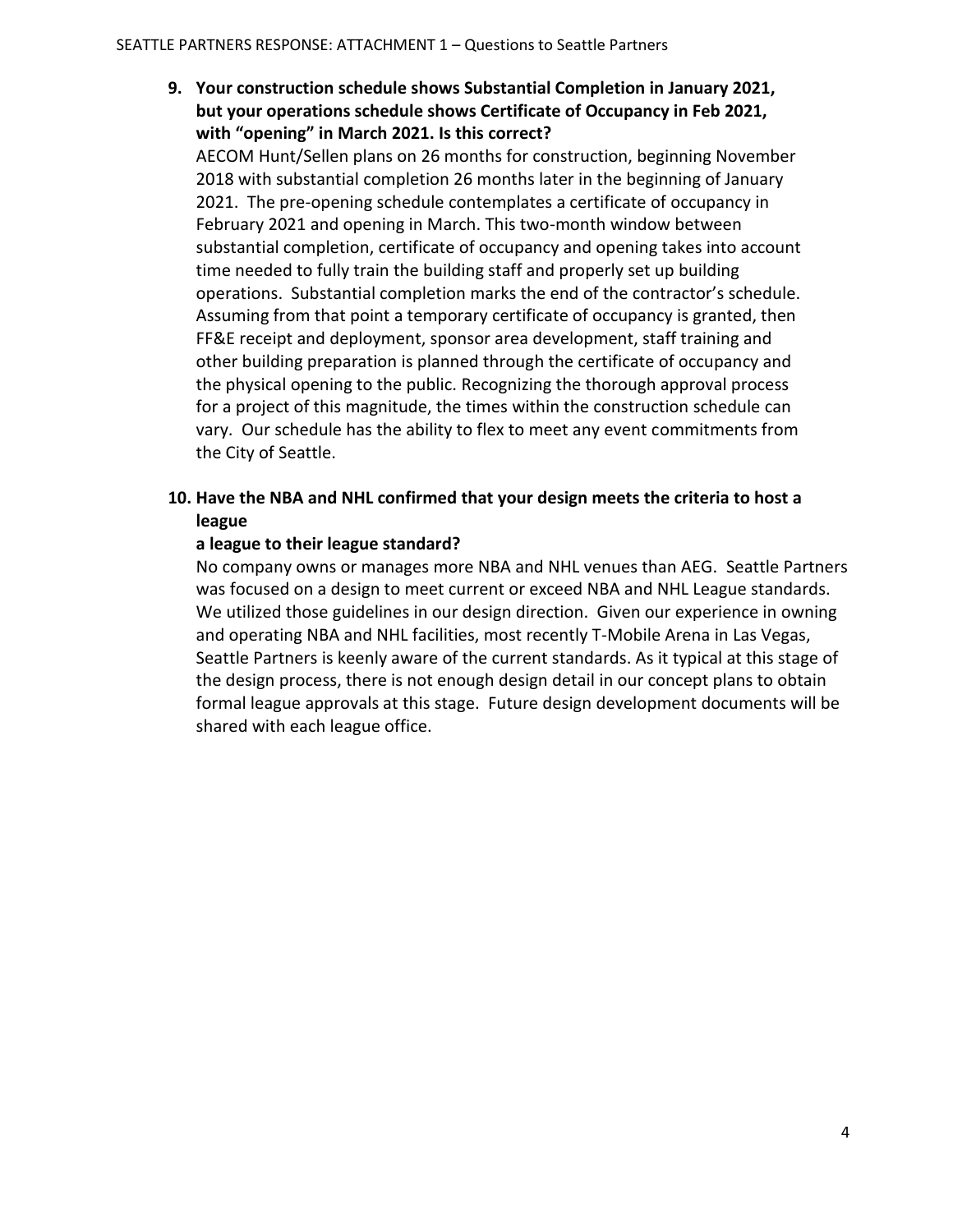### **11. How much of the current building are you planning on using without making any modifications?**

Refer to the breakdown previously provided by AECOM Hunt/Sellen and the BIM animation provided in the first round of responses. This graphically explains what portions of the arena are changed and what portions are upgraded. Below is a chart showing the changes to the structure and arena interior.

|                                  | <b>SF</b> | %    | <b>Comments</b>                                         |
|----------------------------------|-----------|------|---------------------------------------------------------|
| <b>Floor Area</b>                |           |      |                                                         |
| <b>Existing Structured Space</b> | 421,106   |      |                                                         |
| <b>Replaced Structure:</b>       | 174,824   | 42%  | 58% of existing space remains / is being re-purposed    |
| Proposed Arena:                  | 629,997   |      |                                                         |
|                                  |           |      |                                                         |
| delta                            | 208,891   | 150% | New coliseum SF is 150% of existing SF                  |
| Enclosure                        |           |      |                                                         |
| <b>Existing Curtainwall:</b>     | 42,943    |      |                                                         |
| <b>Replaced Curtainwall:</b>     | 42,943    | 100% | None of the curtainwall remains in its current location |
| Proposed Arena:                  | 51,599    |      | Includes glass roof at east and west entrances          |
|                                  |           |      |                                                         |
| delta                            | 8,656     | 120% | New curtainwall SF is 120% of existing SF               |
|                                  |           |      |                                                         |
| Roof                             |           |      |                                                         |
| Existing:                        | 169,230   |      |                                                         |
| Replaced:                        | 28,052    | 17%  | 83% of existing roof remains                            |
| Proposed SF:                     | 246,538   |      |                                                         |
|                                  |           |      |                                                         |
| delta                            | 77,308    | 146% | Total proposed roof SF is 146% of existing SF           |
|                                  |           |      |                                                         |

#### **12. When is the anticipated building permit application submittal date?**

We anticipated pulling the building permit in November 2018. So we will work with the permitting authorities as to when the documents must be submitted as well as considering splitting up the permitting process such as demolition permit, foundations, and then building.

**13. Does the proposal assume that this is a substantial alteration, requiring a seismic Evaluation?** 

We have assumed some seismic retrofit will need to be made to that portion of the structure we proposed.

**14. Depending on the results of the evaluation, does the proposal anticipate a seismic**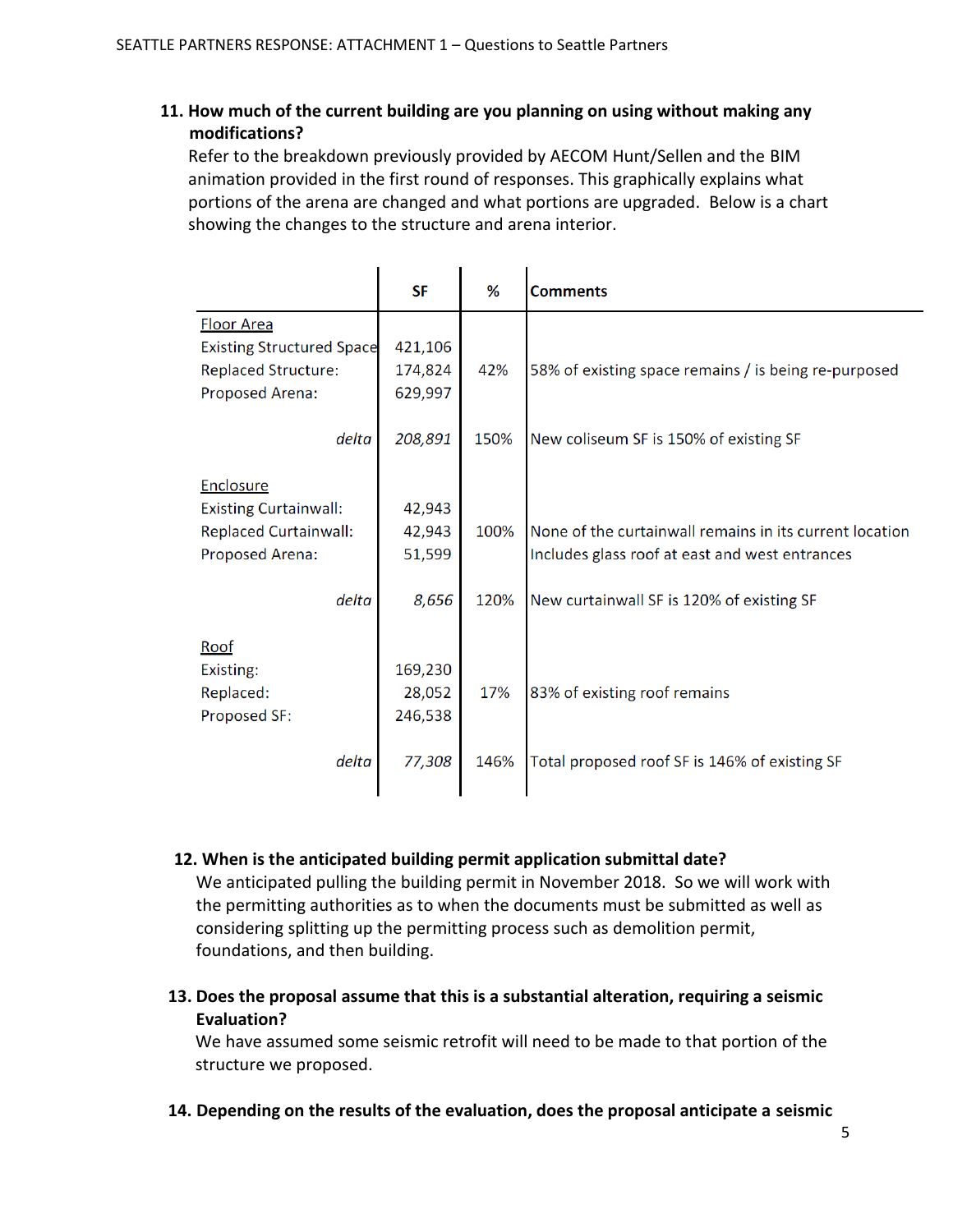**retrofitting?** See #13 above.

#### **Operations Team Questions/Requests**

- **1. Please explain how your building design can be flexible to accommodate changesto demand in fan services and evolving event needs over the next 5, 10, 15 years**. The open nature of the new arena bowl and backstage areas give the Seattle Coliseum maximum flexibility to adapt to changing trends in arena design. We intentionally did not sink the arena bowl deeper into a hole to allow for future flexibility. By removing the south buttress, our design is not as constrained by the remaining buttresses or having to excavate further to add future elements. A particular benefit of the design is the increased rigging capacity of the truss system. The trend in touring shows is to bring heavier rigs into the arenas. The bigger shows require more and more rigging capacity. By beefing up the existing trusses and adding the new transverse truss, the Seattle Coliseum can accommodate the biggest touring shows sufficient excess capacity to grow with future tours. By nature of our experience in building new arenas and renovating existing arenas, we know how to allow the current program to evolve and adapt to changing trends. For example, the suite level can be reconfigured to convert suites into different premium offerings in the future. The openness of the concourses allows flexibility to interact with the arena bowl or the outer curtainwall. The mix of concession and clubs in the public areas can be adapted to new types of food and beverage offerings with minimal disruption. The backstage areas can be reconfigured to deal with the changing needs of team space. The technology infrastructure allows for future changes in technology (see "Arena of the Future" narrative). we have allowed room in the design to add new elements and change existing elements to adapt to new guest expectations.
- **2. Will the remodeled arena provide a better platform for AEG Presents to bring programming to?**

We purposefully factored in features to attract artists and help them be successful. Our design will allow for all touring shows to have a better experience and achieve better results than the current KeyArena. Increasing the size of the loading dock, increasing the rigging capacity and enhancing the backstage experience will all allow touring shows to have a better, more efficient experience. The increased seating capacity with a bigger lower bowl allows for a higher gross potential for artist. All of these elements allows all promoters, including Live Nation and AEG Presents, to attract the best in entertainment to Seattle.

**3. Please explain your sponsorship strategy in greater detail. If you are giving controlof sponsorships for the entire campus, how do you**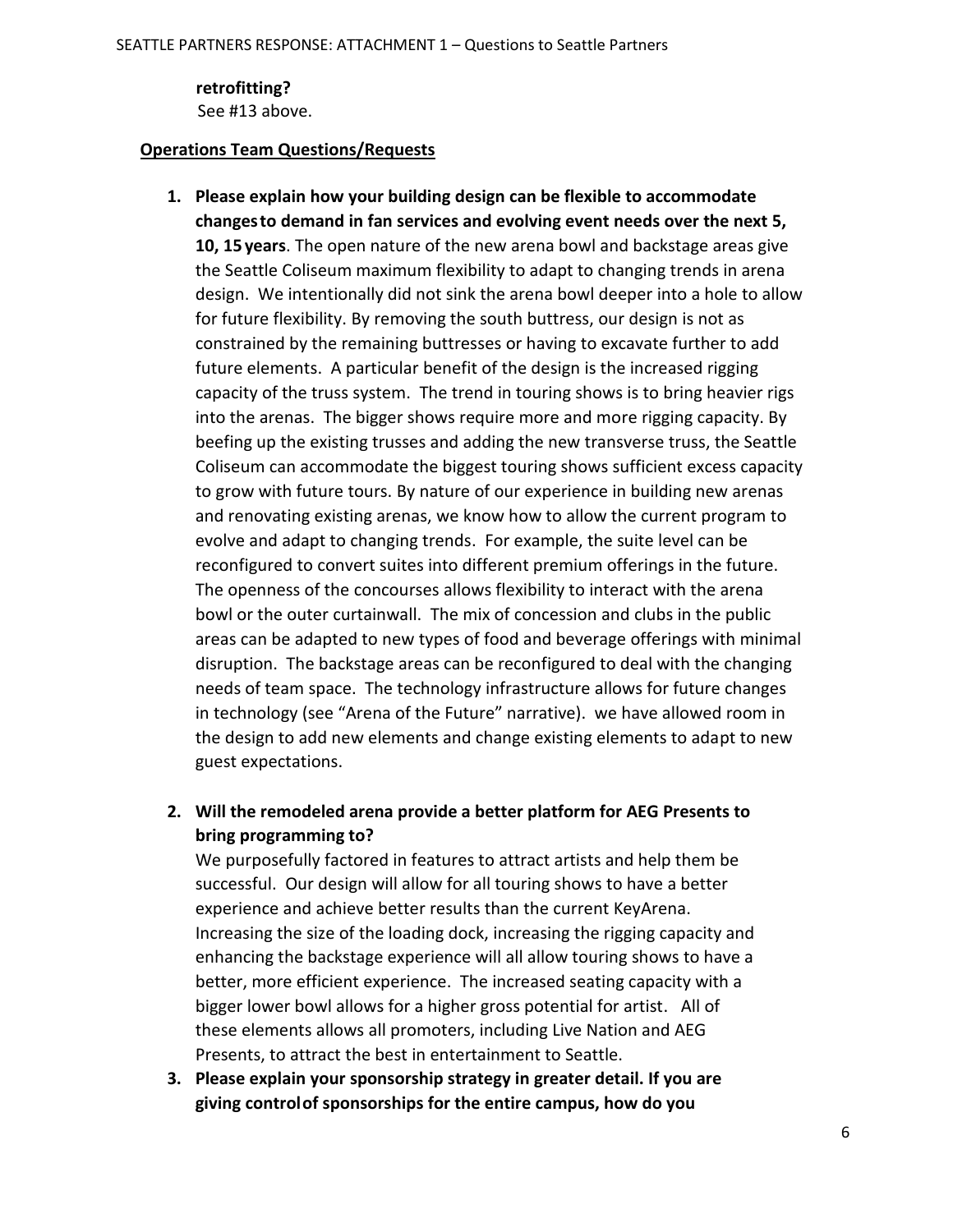**balance the aesthetics of increased commercialization in the public spaces of Seattle Center? How does this strategynot cannibalize the opportunities for event/festivals and non-profits on the campus?** AEG employs a strategic *less is more* philosophy when it comes to sponsorships. For projects of this magnitude, we would find one naming rights partner and approximately 10 category exclusive founding partners, a mix of local and global companies. Similar to our entertainment districts in London and Los Angeles the campus wide partners would integrate into the public spaces through activations that directly connect with consumers while at the same time are integrated into daily activities. In all cases, these partners seek to enhance their campus wide sponsorships by sponsoring specific events/festivals on site and bringing more content to the complex. AEG has sold more naming rights and Founding Partnerships than any company in the world and would be in position to tap into our breadth of relationships to achieve a good blend of partners to augment the entertainment value of this project.

**4. Please explain in greater detail the premium seating business model and how flexible it is to accommodate different event types**.

We offer a variety of premium seating options for every type of clientele based on an extensive analysis of the marketplace. We strategically go out to the market and sell our premium options in phases. The first phase is to offer the most premium piece of inventory which is our Luxury Suites. After we sell through the suites we open new inventory which could be Loge Boxes and Terrace Tables based on final designs. The final phase is Club Memberships, which includes the access to purchase tickets on a priority basis. We include concerts, sporting events, UFC/Boxing, and Award Shows depending on the location of our venue. If/when there's an anchor tenant an additional fee is applicable and the client has the first right of refusal to purchase their inventory.

**5. Will AEG be directly handling the food and beverage service or contracting with an outside company?**

AEG's model is to bring the best in the business into the operation for the benefit of Seattle Coliseum. As such, we typically engage with a national leader in the food and beverage industry to partner with local vendors to create a uniquely Seattle experience. However, it is important to note while having national expertise in the sports and entertainment industry is important, the food and beverage operation must also reflect the local community. Seattle Partners will build the food and beverage operation around regional food offerings and will feature local purveyors on the menu. Much like AEG does now at KeyArena with Ceres Nut Roasters, Hood River Distillers, Columbia Distributing and Mercer Estate wines, we will continue to give the Seattle Coliseum a local Pacific Northwest flavor.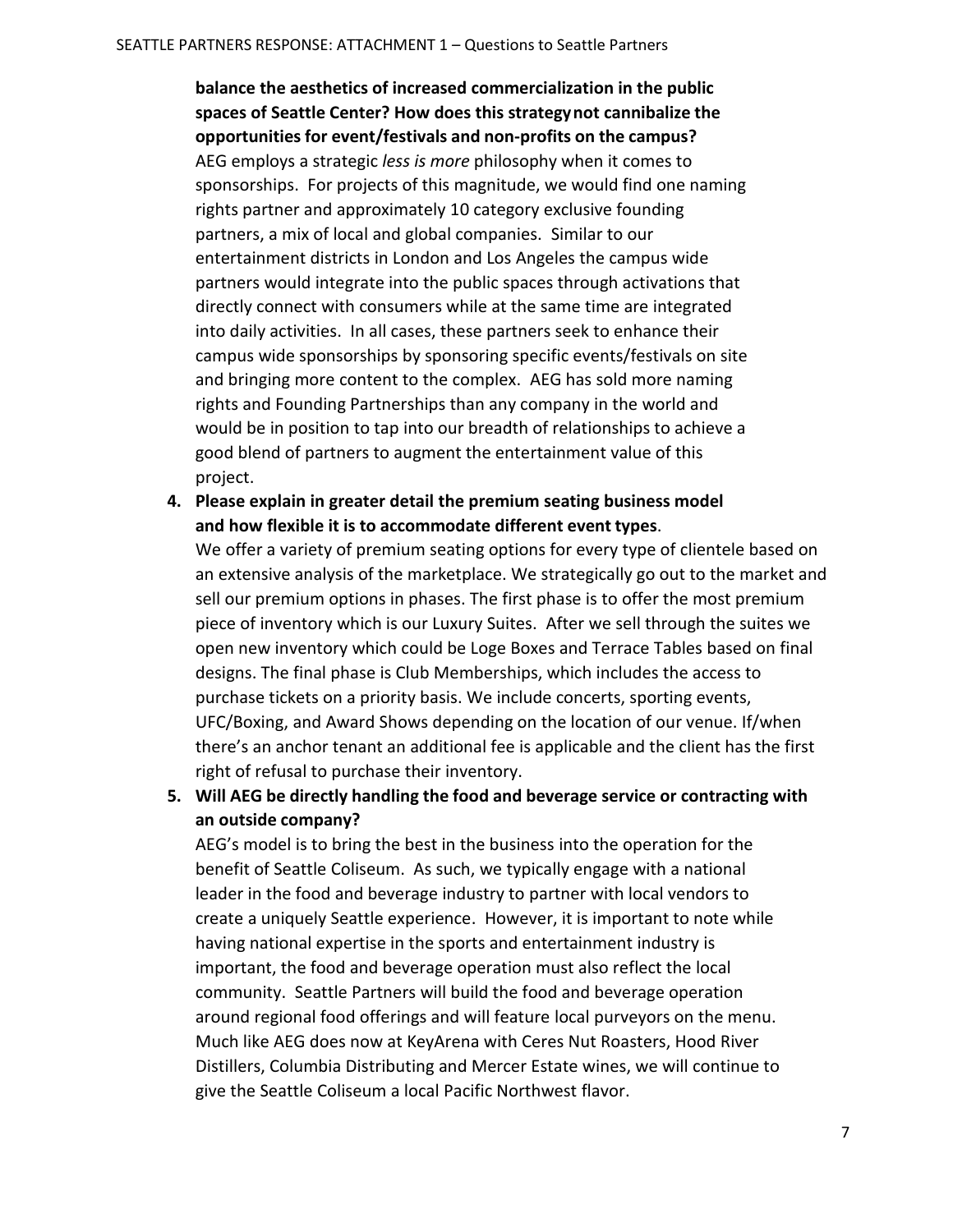**6. A security/command center is not shown on any of the diagrams. Please describeits location and features.**

The security command center is located on the event level adjacent to the loading dock and marshalling areas. All security control and life safety systems will be located in the command center. This includes, security cameras, access control monitors, radio communications equipment, fire control panels and other life safety control equipment.

- **7. What is the ratio for restroom stalls, urinals, and sinks per guest by seating-level?** Seattle Partners indicates a 60% women and 40% men breakdown of restroom facilities in the Seattle Coliseum. Additionally, family restrooms and all-gender restrooms will be incorporated. Exact ratios of stalls, sinks and urinals have not been determined in this concept phase of the design. These ratios are maintained at each of the levels.
- **8. Please describe the VIP parking shown on the diagrams. How is it accessed? How many spaces are there? How do guests enter the building?**

VIP parking is accessed through the loading dock entrance off Thomas Street. There are 120 spaces shown on the plans. In addition to this space, the current  $1<sup>st</sup>$ Avenue Garage will be available for VIP parking, as it is now. Exact access still has to be determined, however it will either be via a dedicated entrance on this level, or via the VIP entrance one level above with covered access from the garage. Regardless, we will create a special VIP experience for our guests.

**9. How do you plan to coordinate scheduling with Seattle Center and other resident orgs? Do you expect to create some sort of scheduling agreement? How do you expect to coordinate booking/scheduling as arena events can have ingress/egress impacts on campus events? Of the staff you have identified, who would work with Seattle Center and resident orgs on this specific coordination?** Scheduling around other campus events will be handled much in the same manner it is now. There will be regular communication between Seattle Center executive staff and Seattle Coliseum programming staff. Several people will be involved in the scheduling of events at Seattle coliseum. This includes the General Manager and the Content Development Director for Seattle Partners, designated Seattle Center staff, and representatives from the Storm and Seattle University.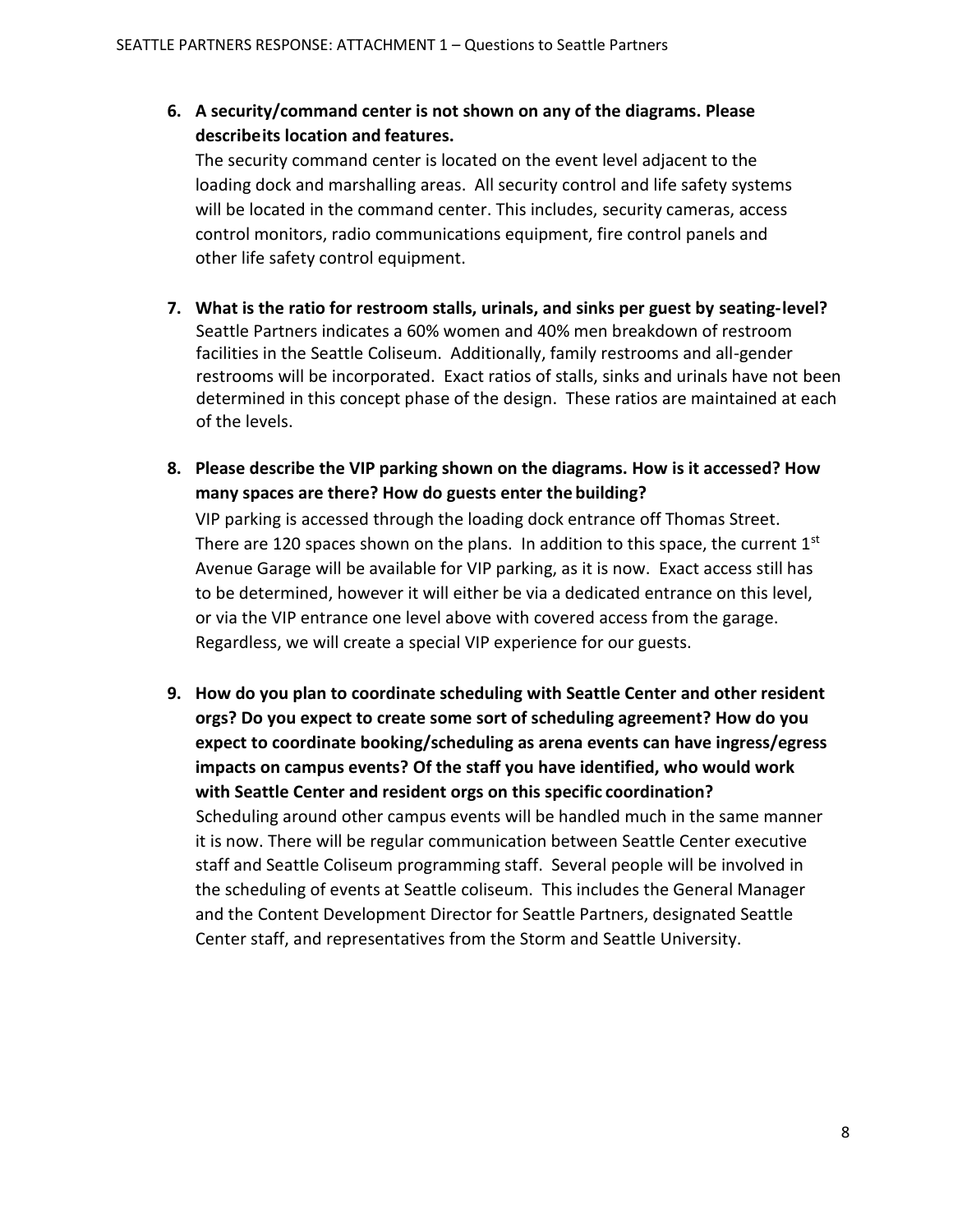| <b>Ticketed</b>          | <b>Typical Year</b> |
|--------------------------|---------------------|
| <b>Event Assumptions</b> | #                   |
| <b>Seattle NBA</b>       | 43                  |
| <b>Seattle NHL</b>       | 43                  |
| <b>Seattle Storm</b>     | 20                  |
| Sporting - Regular       | 15                  |
| Sporting - Major         | Varies              |
| Concerts - Tier 1        | 28                  |
| <b>Concerts - Tier 2</b> | 18                  |
| Family                   | 20                  |
| <b>Other Ticketed</b>    | 8                   |
| E-Sports (DOTA)          | 6                   |
|                          |                     |

#### **10. What is the breakdown of the 200-plus events you are bringing to the venue? Type?**

**11. The Seattle Center campus hosts several large summer festival events. How will Arena events be managed when scheduled in the same timeframe to minimize theimpacts? There is no analysis included of competitors in the greater Seattle marketplace.Please provide thisinformation**.

Our involvement as the promoter of Bumbershoot gives AEG a unique perspective into the interaction between a campus-wide event and the arena. Effective scheduling is a priority to make sure all groups are accommodated. As is the current practice at KeyArena, we will work with event producers, Seattle Center and resident teams to minimize the impacts of overlapping events. For a complete competitive analysis of the Seattle market, please refer to the

2015 AECOM study completed for the City of Seattle. This analyses the full scope of venue competition in the Seattle market and comparable markets beginning on Page 34.

**12. Please describe how your arena reduction system will create a lowered capacity configuration for WNBA games**

First and foremost, Seattle Partners will collaborate with the Storm in the design of a curtaining system that best meets team needs. Seattle Coliseum will be fitted out with both an Upper bowl reduction curtain and a "halfhouse" curtain that can cut the bowl down transversely. Seattle Partners will supplement these elements with additional automated curtaining scenarios to meet the needs of multiple different events.

**13. Will the proposed food courts and/or restaurants located inside the arena be open and available to the public during non-event hours?**

Seattle Partners philosophy is to utilize the assets of the Seattle Coliseum as much as possible. This includes creating opportunity to activate internal areas of the arena.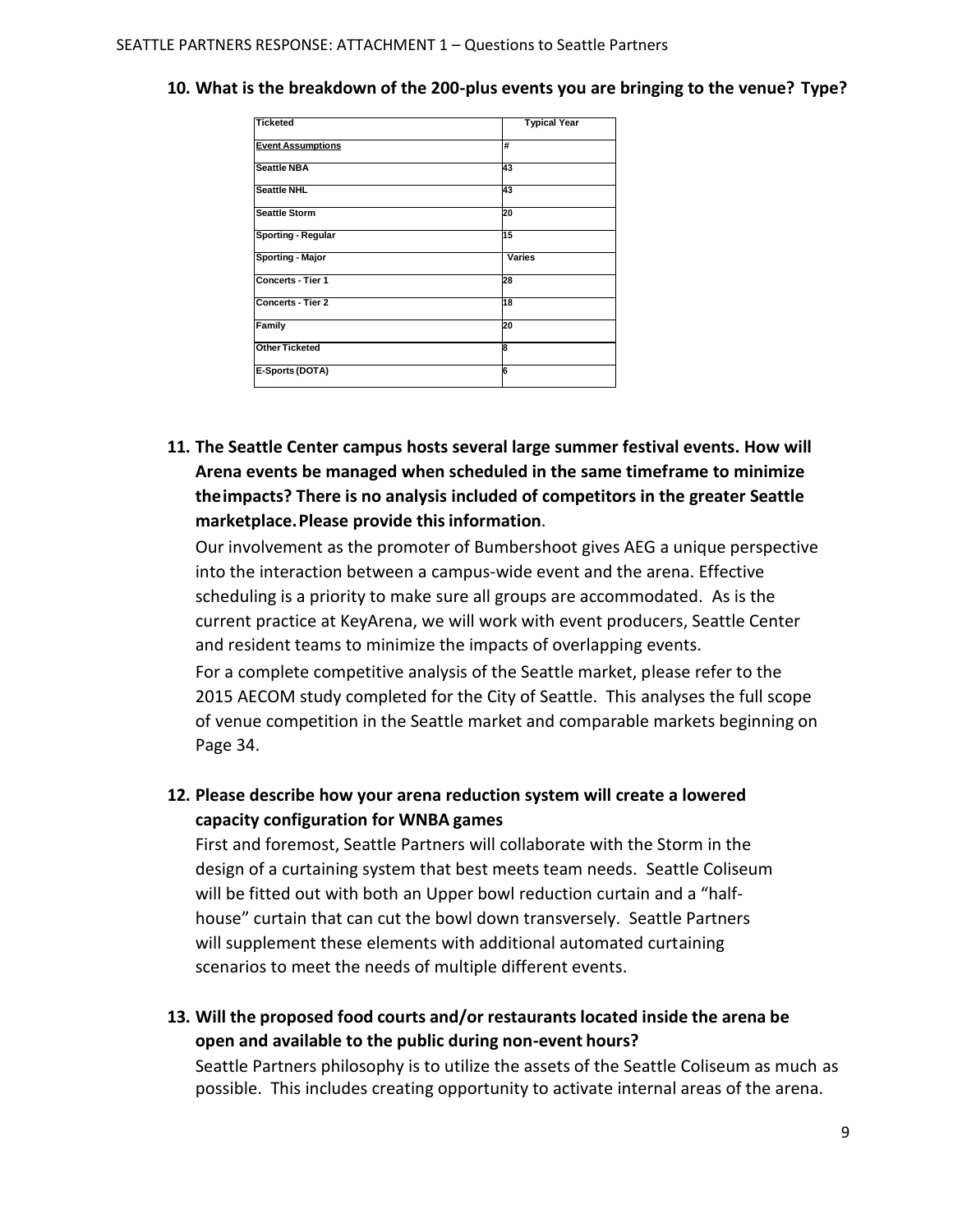The ground level retail space in the ancillary development is expected to have daily food and beverage offerings open on all days and times.

**14. What level of contribution do you see to support transportation ideas you have outlined in your agreement? Don't they offer \$5M?**

This question is not clear to Seattle Partners and may be intended for another party. We look forward to discussing our transportation strategy in greater detail in our upcoming breakout meetings.

**15. Event genre information is not available in the proposals. This information is critical in planning for transportation. Vehicle occupancy rates, timing and travel routes vary dramatically per event. How will information be gathered and used in planning? increased number of residential units, including the one you propose at south end? This is an OVG question,**

We look forward to discussing our transportation strategy in greater detail in our upcoming breakout meetings. It appears the latter part of this question is not intended for Seattle Partners.

**16. Seattle Police intersection control is currently in use for Key Arena events at high traffic locations. This mitigation tool is not mentioned in proposals. Will this tool be part of the transportation plans?**

Yes, it is our intent to utilize SPD in our traffic implementation plans. Please see the Transportation Section for additional information.

**17. Summer festivals use Thomas Street, 2nd Ave, Republican Street and Warren Ave adjacent to the Seattle Center campus for vender, artist, food and beverage, band gear, ice and other trucks and vehicles. Several of these locations would not be available under the proposed plans. How would you propose this bemitigated? The RFP did not request a festival support infrastructure mitigation plan.**

AEG has first-hand experience with the need to balance the demands of festival staging and arena operations due to our involvement in Bumbershoot. Seattle Partners will work with the campus festivals to minimize the impact of the new design on their operations. Further, by opening up the South end of the Seattle Coliseum, a new entry portal is created to give better access to Seattle Center from Uptown. The Seattle Partners design allows for the closure of these streets for large events while still allowing for a pedestrian route from Uptown on to the Seattle Center campus.

In fact, we propose a redesign of Thomas street to provide more flexible uses as a pedestrian only street during large events and festivals. Street closures would impact truck access and loading at the south end of the Seattle Coliseum. SP will work with vendors and others to ensure deliveries happen in advance of large events.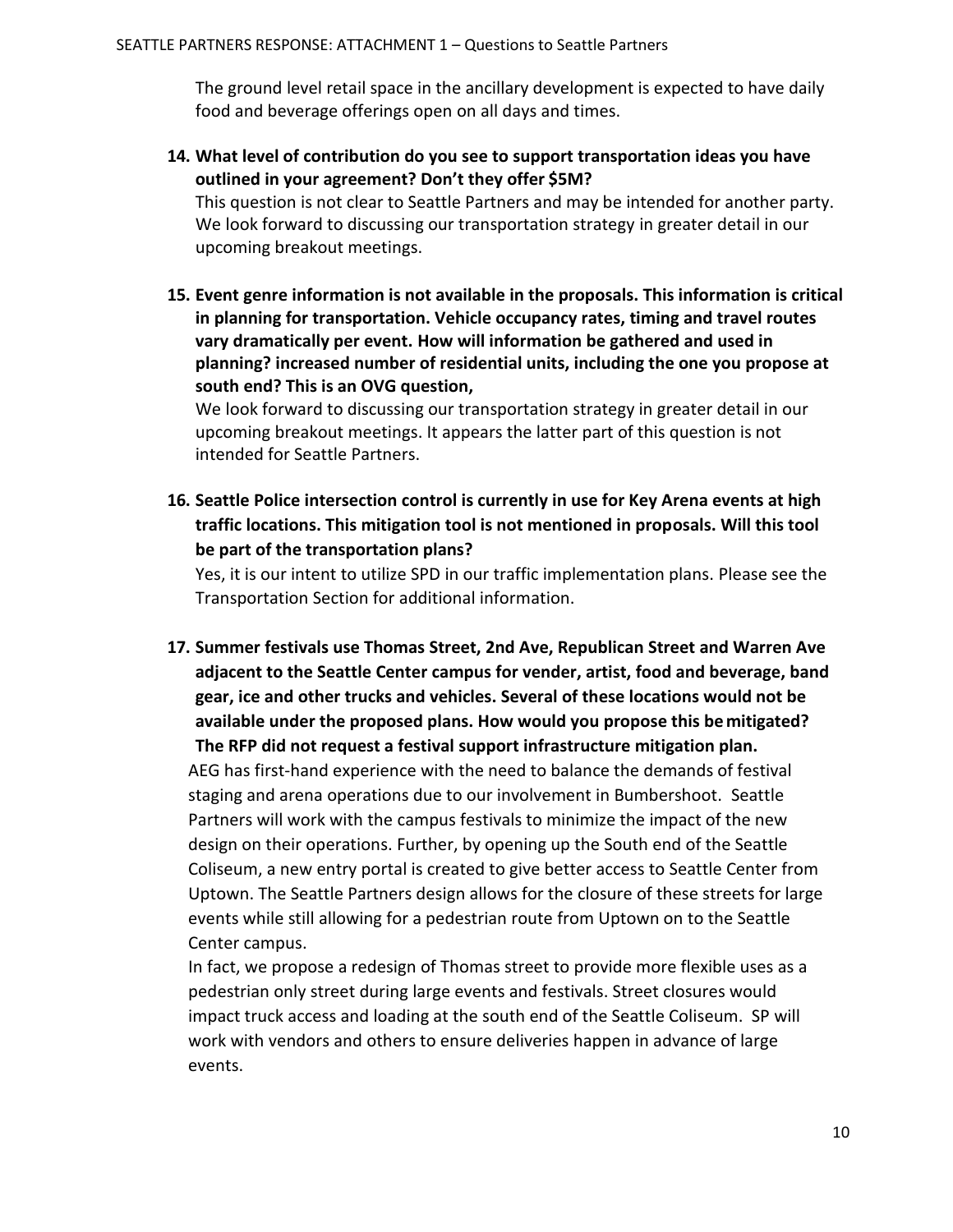### **18. Is your plan to have AEG Live be the exclusive provider of musical programming should you win the bid**?

No. As is the case with the entire network of AEG Facilities venues, Seattle Coliseum will be open to all promoters, including Live Nation. Throughout all AEG Facilities, we have proven relationships with national and local promoters alike. We will encourage and actively pursue relationships with all promoters to attract the maximum number of events to the Seattle Coliseum. As you can see from the results in the graph below, Seattle Partners can only achieve success by embracing all promoters:

### AEG FACILITIES: POLLSTAR 2016

AEG Facilities-affiliated venues consistently dominate Pollstar year-end ticket sales

- The O2, London ranked  $#1$  venue in the world for the  $10<sup>th</sup>$  consecutive year
- Out of the top 5 arenas, AEG Facilities accounted for 47% of ticket sales  $\bullet$
- AEG Facilities accounted for 4 out of the top 10 arenas worldwide and 9 out of the top 20 arenas, more than any other venue operator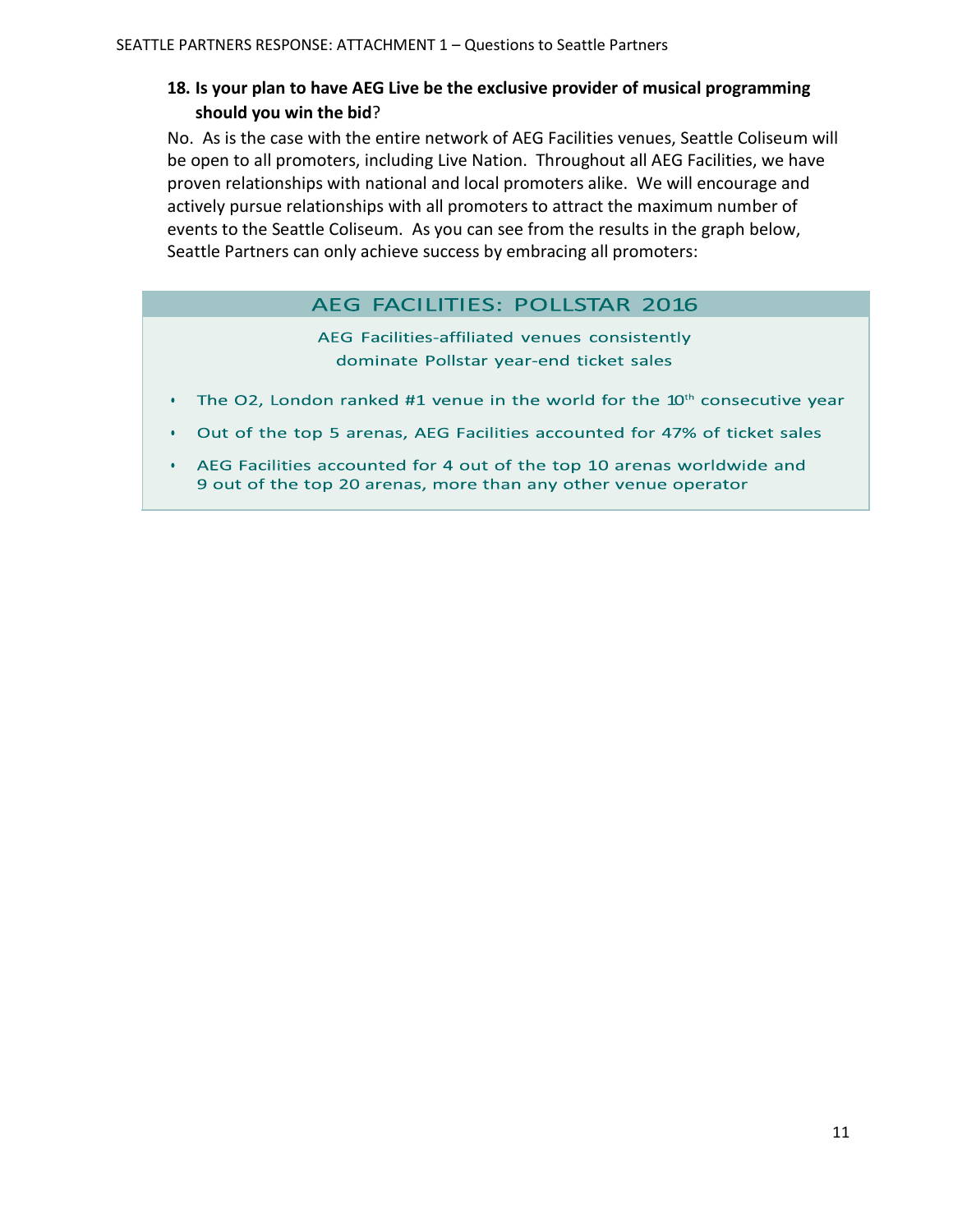#### **Transportation Team Questions/Requests**

**1. Seattle Police intersection control is currently in use for Key Arena events at high traffic locations. This mitigation tool is not mentioned in proposal. Will this tool be part of the transportation plans?** 

Yes, the use of SPD is an important part of event management. Seattle Partners will contract with SPD to manage traffic at high volume intersections during large events. The locations and hours of enforcement may be adjusted to reflect anticipated traffic patterns.

# **2. Event genre information is not available in the proposal. This information is critical in planning for transportation. Vehicle occupancy rates, timing and travel routes vary dramatically per event. How will information be gathered and used in planning?**

In regards to planning for different event genres, current information about travel trends, target markets and traffic flow will be used as a foundation for our analysis, coupled with industry best practices for special event planning. Through its network of venues, Seattle Partners has access to a vast amount of data and experience to assist in the determination of guest tendencies around a genre or specific artist tour. This information coupled with knowledge of the specific Seattle traffic patterns will inform our event specific traffic plans.

### **3. Daytime corporate arena events do not fall within the evening timeframe analysis in the proposal. How will these events and their unique impacts be mitigated?**

The impacts from events in the evening peak period are the most significant, given existing travel demands on the transportation network. The opportunities and challenges for daytime events are somewhat different. For daytime events, there may be less parking available in surrounding areas, including South Lake Union and downtown. However, Seattle Center parking may be available to support these events. Bus transit service to Seattle Center is somewhat less robust in off-peak hours; however, service does operate at high frequency throughout the day. Monorail service can be used to support connections between regional transit services and Seattle Center for either daytime or evening events.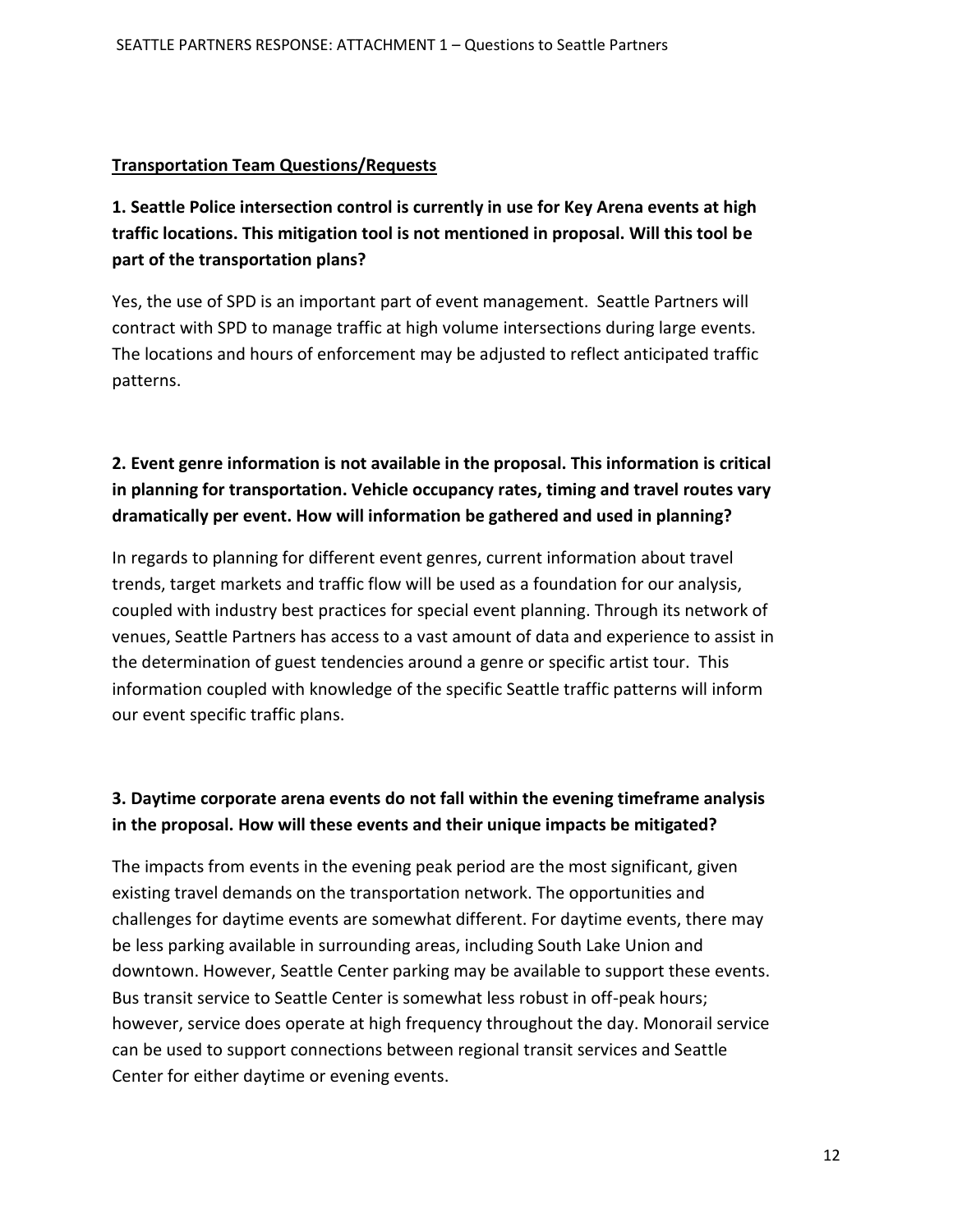In addition to making use of the transportation strategies—which work day or night, such as the shared mobility hub at  $1<sup>st</sup>$  and Republican—articulated in the Seattle Partners' proposal, the Transportation Director can form partnerships with corporate clients to offer shuttle service to/from the offices of daytime event clients or satellite parking facilities. Many employers in the area have shuttle services that run all day between light rail stations such as Westlake. Seattle Partners has had preliminary conversations with employers who have expressed interest in partnering to provide shuttle services.

# **4. The Seattle Center campus hosts several large summer festival events. How will Arena events be managed when scheduled in the same timeframe to minimize the impacts?**

We know the impact a large festival can have on traffic and parking as the promoter of Bumbershoot. Our experience will be brought to bear to create a meaningful traffic plan for the times events overlap. As is the current practice at KeyArena, we will work with event producers, Seattle Center, the Storm and other resident teams to minimize the impacts of overlapping events. Typically, the peak traffic times do not conflict with the daytime festival use. There is a long-standing practice at Seattle Center for all parties to work collectively for a common solution when it comes to overlapping events. Seattle Partners will continue this successful practice.

**5. Summer festivals use Thomas Street, 2nd Ave, Republican and Warren adjacent to the Seattle Center campus for vender, artist, food and beverage, band gear, ice and other trucks and vehicles. Several of these locations would not be available under the proposed plans. How will this be mitigated?** 

AEG has first-hand experience with the need to balance the demands of festival staging and arena operations due to our involvement in Bumbershoot. Seattle Partners will work with the festivals to minimize the impact of the new design on their operations. Further, by opening up the South end of the Seattle Coliseum, a new entry portal is created to give better access to Seattle Center from Uptown. The Seattle Partners design allows for the closure of these streets for large events while still allowing for a pedestrian route from Uptown on to the Seattle Center campus.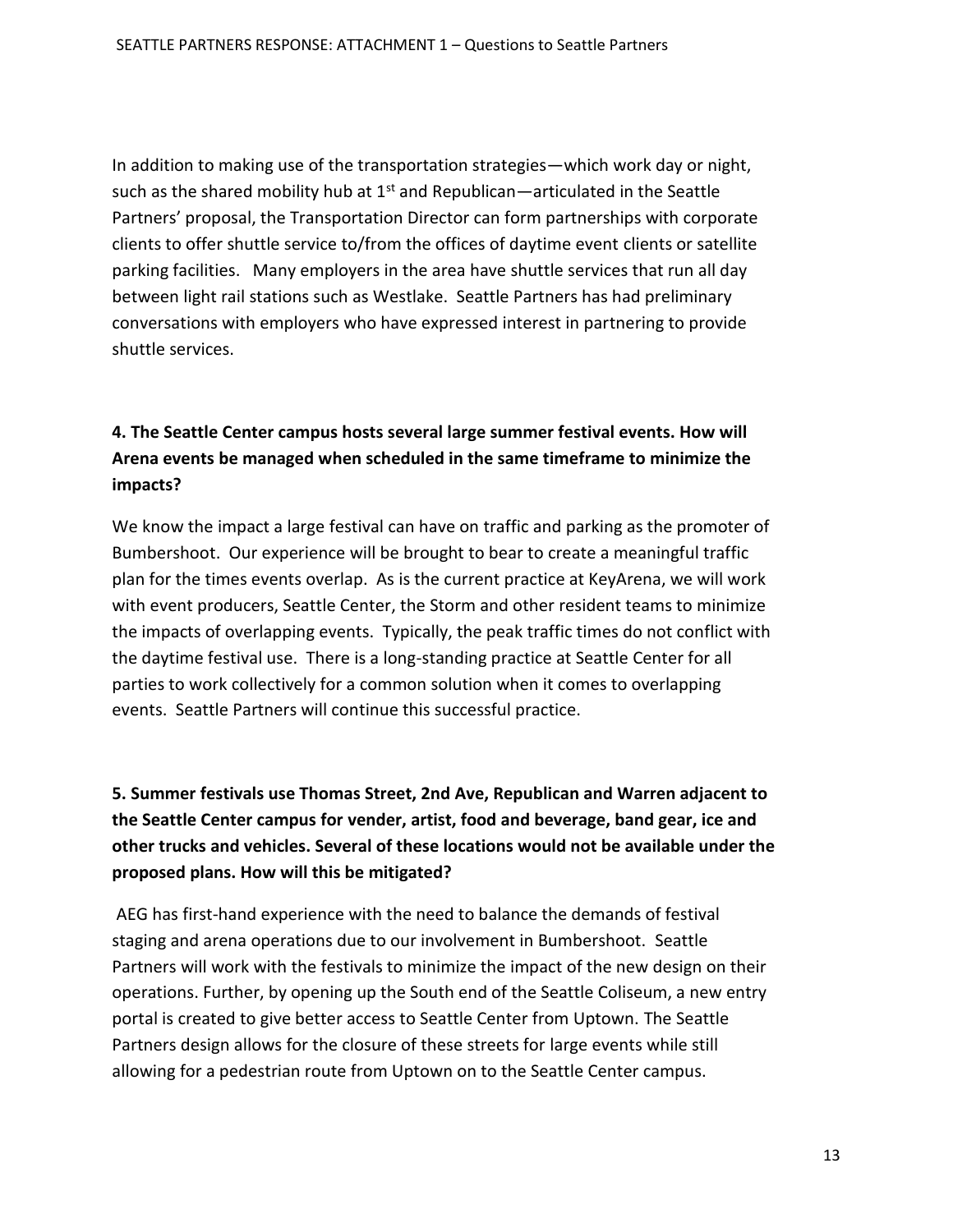In fact, we propose a redesign of Thomas street to provide more flexible uses as a pedestrian only street during large events and festivals. Street closures would impact truck access and loading at the south end of the Seattle Coliseum. SP will work with vendors and others to ensure deliveries happen in advance of large events.

Truck staging will be provided at leased, off-site lots.

# **6. We currently encourage traffic egress headed South via 2nd Ave N towards downtown where additional points of freeway access do not impact the Mercer and Denny corridors. Will this route be added to the route mix?**

Yes, different pathways will be prioritized for vehicles looking to access I-5N, I-5S and SR-99 from an event at Seattle Coliseum. For the nearly 55% of event trips originating from points south of Downtown Seattle, 2<sup>nd</sup> Ave N provides an alternative route for accessing I-5 southbound freeway ramps at Spring, James, and south of downtown. In addition to providing travel information at the time of ticket purchase, real time traffic information and dynamic messaging will also be available to direct vehicles to the least congested path.

# **7. The Proposal includes curbside changes which take away bus parking that is currently in heavy use in support of school children's programming at several resident organization venues. How will the project replace this asset?**

Seattle Partners is committed to continuing to work closely with our Seattle Center neighbor, ensuring that the Seattle Coliseum project has no impact on access to other Seattle Center activities. Seattle Center has many important regional institutions that contribute to education and cultural opportunities for youth. School buses that transport children use curb space on several streets, including 1st Ave N, 2nd Ave N, Thomas, and Harrison. Our proposed curb space changes are largely for event times, most of which happen in the evening, avoiding conflicts with school hour events. There may be certain times where event and youth access needs overlap. The most significant impacts to bus parking resulting from our curb use strategy would be on 1st Ave N. Based on an assessment of curb availability, we believe it is feasible to identify additional curb space for bus storage, possibly on  $2<sup>nd</sup>$  Ave and Harrison. The Seattle Coliseum Transportation Director can work with other Seattle Center institutions to ensure space is available and coordinate Coliseum events and curb space needs with those activities. Seattle Partners will coordinate its truck staging and storage facilities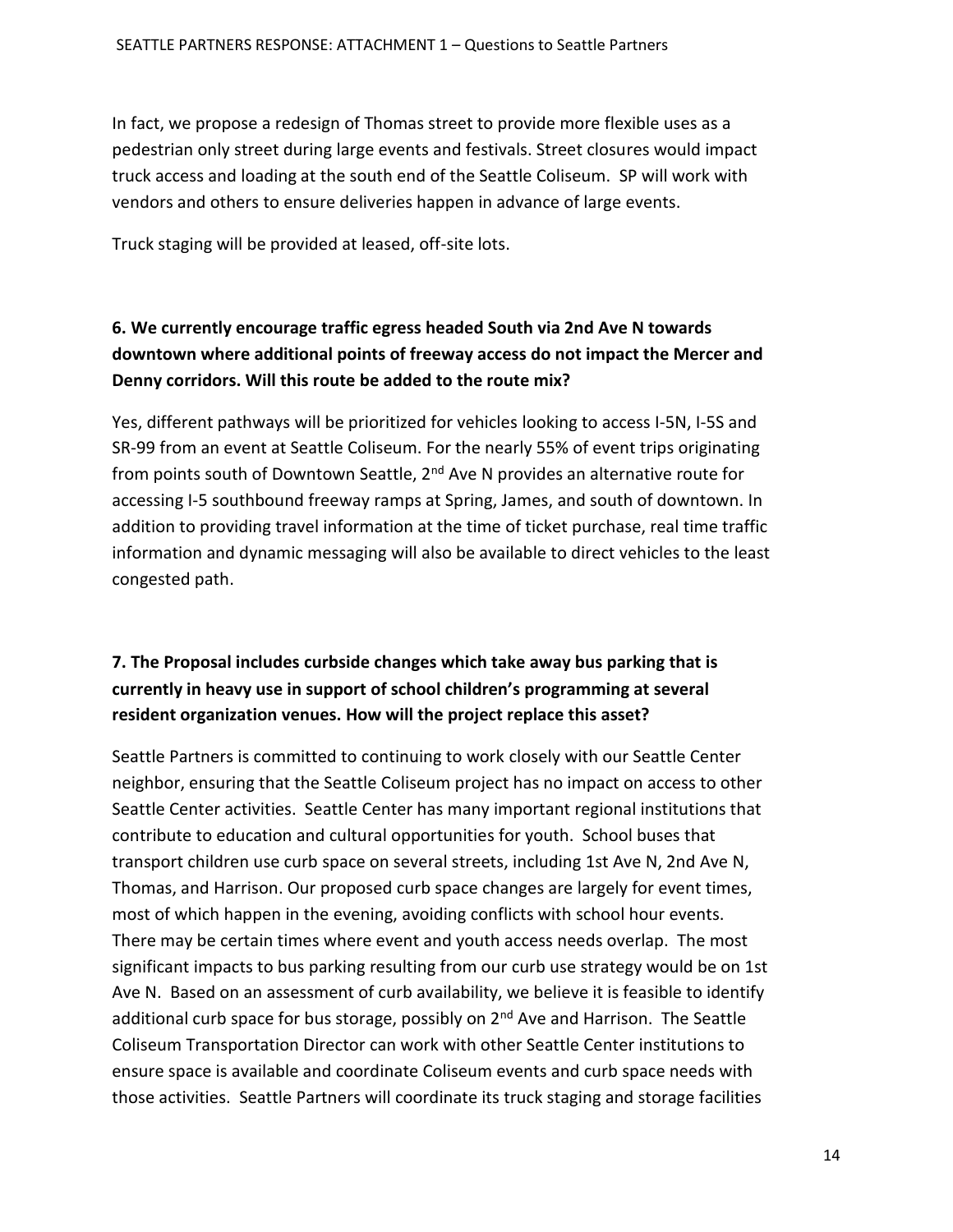(including off-site lots) if needed to accommodate buses during times when other venues have heavy children's programming.

# **8. You are proposing transit-only lane on Eastbound Mercer. This will heavily impact McCaw Hall event egress and valet operations by removing a lane for cars exiting the Mercer Garage. How will this be mitigated?**

The temporary transit lane is suggested for event egress falling outside the peak period. The proposed transit and shuttle route to I-5 from the site would use Harrison, to Westlake, to Mercer to I-5; this route would use a segment of Mercer that would not conflict with the Mercer Street garage or McCaw Hall.

### **9. Seattle Center's 5th Ave N. Garage is underutilized by Key Arena patrons but offers the quickest access to SR 99. How will the project improve use of this garage?**

Seattle Center's 5th Ave N garage is an important component of the overall parking strategy for the Seattle Coliseum, and Seattle Partners intend to include the facility in its E-Park expansion and Access + Mobility Platform. To further incentivize use of the garage, Seattle Partners will presell parking and provide travel information at the time of ticket purchase.

**10. Your Proposal highlights partnerships and investments to improve multi-modal access to the new Arena that depend on significant improvements to pedestrian, cycling and transit infrastructure -- you specifically highlight a \$5M investment in improvements to infrastructure including a mobility hub at the planned ST3 light rail station, and realization of the Thomas St. Green Street plan. How do you plan to leverage other funding sources to make sure these projects are fully realized?** 

A key to our proposal is funding a full time position managing our transportation program. In additional to running Seattle Partners' programs and coordinating with City and Commute Seattle staff, the Seattle Coliseum Transportation Director will be responsible for developing funding for programs and services. We recognize that local and regional transportation funds for active transportation and transit are highly competitive and the City has many other priorities for those funds in the Center City. Seattle Partners hopes to seek private partnerships with local and national companies seeking to make investments in Smart Cities technology. Funding from new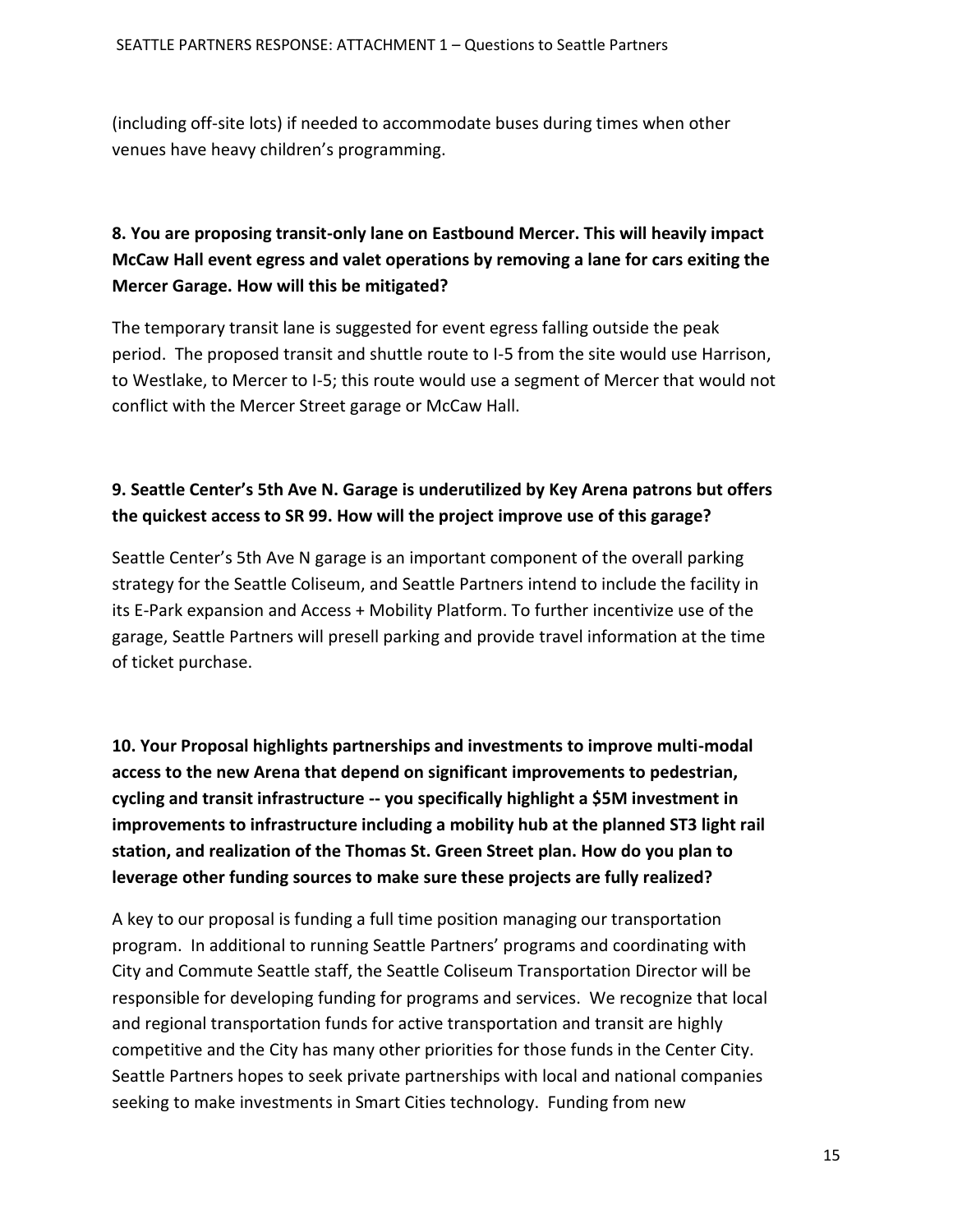development adjacent to the site and along streets such as Thomas will provide opportunities for critical investments in pedestrian, cycling, and curbside transit facilities. Seattle Partners has a history of working with developers on projects that compliment areas surrounding our arenas.

# **11. Seattle Center's Master Plan and the Uptown UDF encourage redevelopment of the 1300-stall Mercer St. parking garage. How does your proposal take this into account?**

The parking strategy for Seattle Coliseum focuses on parking opportunities in proximity to the site, the Uptown neighborhood, the Center City, and regional park-and-rides. Seattle Partners is committed to reducing drive-alone demand and recognizes that proximate parking – including the Mercer Street garage – may be redeveloped in the future. Seattle Center breaks the historic grid, forcing traffic onto a limited number of streets. This creates significant congestion on Denny and Mercer and other freeway access pathways. Seattle Partners believes that adding housing and commercial/retail uses are better for the neighborhood than single use parking decks. Instead of investing millions in additional parking in a sensitive neighborhood area, Seattle Partners will use progressive management strategies, incentives, education, technology, and collaborative shared parking arrangements to manage demand.

The answer is not to bring more vehicles to Seattle Center. Encouraging vehicles in route to Seattle Coliseum to park and take transit or shuttle services for the last leg of their trip will optimize existing parking resources and minimize neighborhood impacts. Seattle Coliseum will develop wayfinding, navigation, and travel choice technology to provide real-time information to event goers, thereby managing the system in a dynamic manner coordinated with other system demand influences.

# **12. Use of the Monorail features prominently in your proposal. Can you describe in more detail how you plan to increase the service and capacity of the Monorail, and whether you have allowed budget for this?**

Seattle Partners met with Seattle Monorail to discuss strategies for optimizing use of the Monorail to connect people from LINK light rail service at the Westlake Station and to transport people that arrive by bus, foot or car to the Westlake retail shopping district. Westlake also has a high concentration of hotel rooms, so out of town patrons will need transport from this area. Monorail capacity is limited by the single platform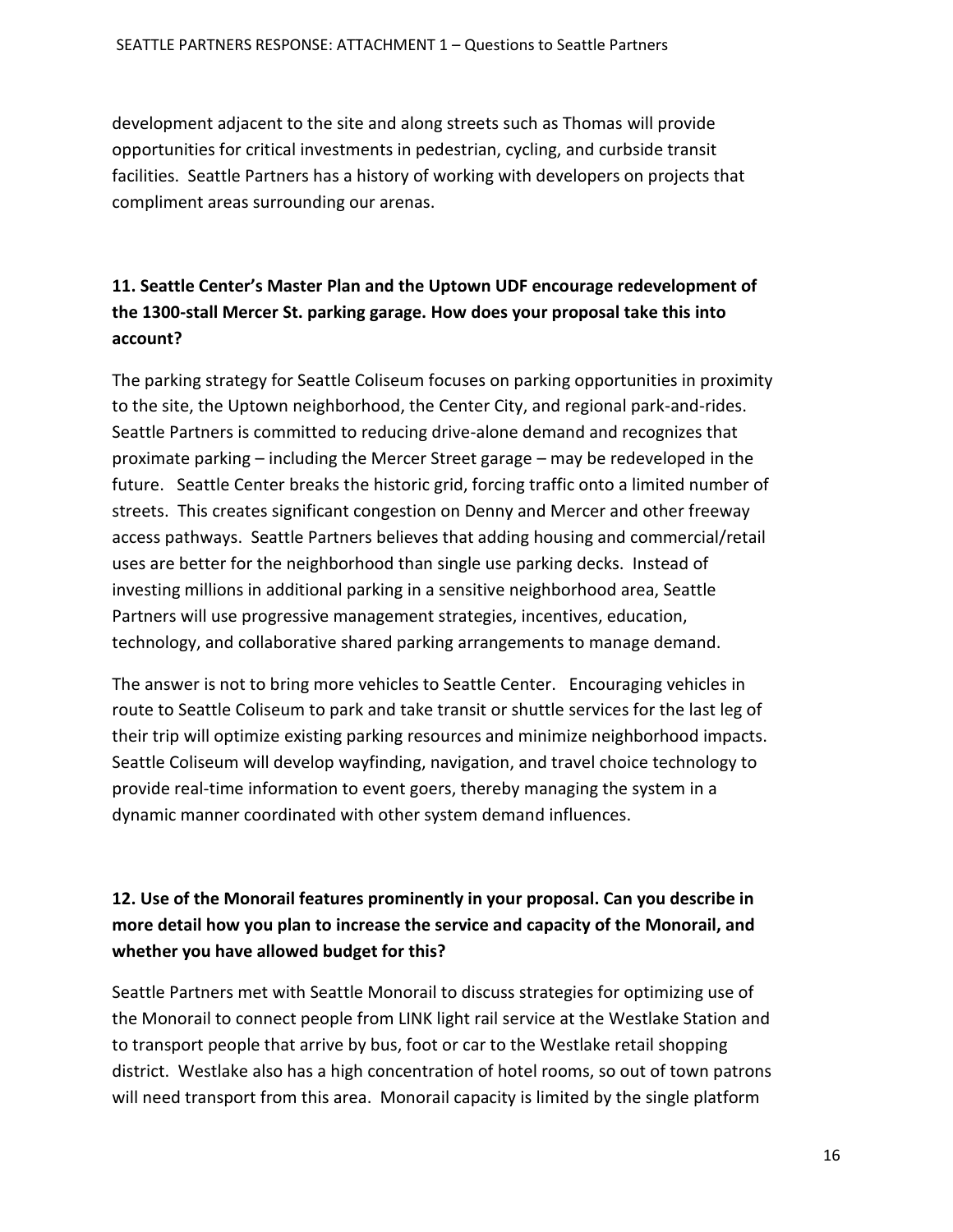at Westlake Center. The Monorail can provide 10-minute service and accommodate approximately 225 people per trip. The Seattle Partners proposal to optimize use of the Monorail includes:

- Including a Monorail fare with event tickets (through a financial agreement with the Seattle Center Monorail company).
- Paying to extend Monorail service hours to 1.5 hours after the end of late evening events or events that occur outside regular service hours.
- Working with Seattle Center to keep the Mall open later, improving the comfort and safety of passenger transferring to/from light rail in the Downtown Seattle Transit Tunnel and the Monorail.
- Providing supplemental rubber-tired shuttle service between the Westlake Hub and Seattle Center/Seattle Coliseum to handle peak event loads. This will be important since the 10-minute headways on the Monorail will not be able to fully handle peak egress at large events. We would propose to structure shuttle service such that patrons could make an informed choice between shuttle and Monorail service. Real time signage could be used to direct people to the curbside or Monorail platform.

The Seattle Partners' proposal does not rely on the development of a  $2<sup>nd</sup>$  platform for the Monorail at Westlake Center. While this would substantially increase Monorail capacity, we recognize this would be a controversial improvement given the street shading and public realm impacts that may be associated with an expanded platform over 5<sup>th</sup> Avenue.

## **13. For Figure 3 (Estimated Travel Mod to New Arena) on page 92, does that represent a forecast, or a target (meaning the desirable mode share)?**

The mode share reflected in Figure 3 represents a forecast for what will be achieved within the first year of operation of the Seattle Coliseum. Seattle Partners is committed to adjusting transportation strategies as needed to deliver an overall 6% reduction in drive-alone trips to Seattle Coliseum events. As planning progresses, more ambitious targets may be identified for the various alternative modes. The Transportation Director would track mode share for events and employee commuting and keep regular communication with the City on these metrics.